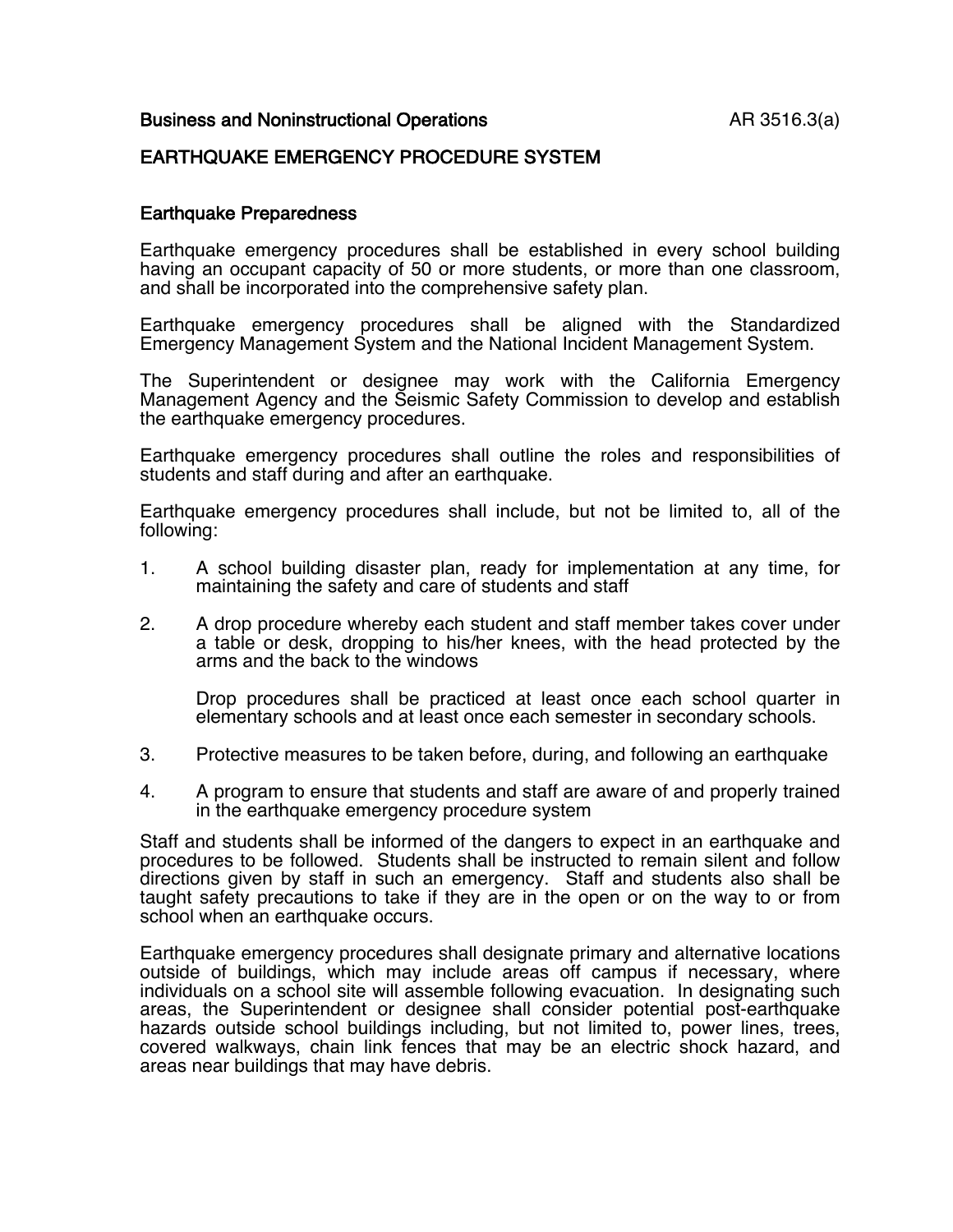# EARTHQUAKE EMERGENCY PROCEDURE SYSTEM (continued)

Earthquake emergency procedures also shall outline primary and alternative evacuation routes that avoid areas with potential hazards to the extent possible. The needs of students with disabilities shall be considered when planning evacuation routes.

The Superintendent or designee shall identify at least one individual within each building to determine if an evacuation is necessary, the best evacuation location, and the best route to that location when an earthquake occurs.

The Superintendent or designee shall identify potential earthquake hazards in classrooms and other district facilities, including, but not limited to, areas where the main gas supply or electric current enters the building, suspended ceilings, pendant light fixtures, large windows, stairwells, science laboratories, storage areas for hazardous materials, shop areas, and unsecured furniture and equipment. To the extent possible, dangers presented by such potential hazards shall be minimized by securing equipment and furnishings and removing heavy objects from high shelves.

### Earthquake While Indoors at School

When an earthquake occurs, the following actions shall be taken inside buildings and classrooms:

- 1. Staff shall have students perform the drop procedure. Students should stay in the drop position until the emergency is over or until further instructions are given.
- 2. In laboratories, burners should be extinguished, if possible, before taking cover.
- 3. As soon as possible, staff shall move students away from windows, shelves, and heavy objects or furniture that may fall.<br>4. After the earthquake. the principal or de
- After the earthquake, the principal or designee shall determine whether planned evacuation routes and assembly locations are safe and shall communicate with teachers and other staff.
- 5. When directed by the principal or designee to evacuate, or if classrooms or other facilities present dangerous hazards that require immediate evacuation, staff shall account for all students under their supervision and shall evacuate the building in an orderly manner.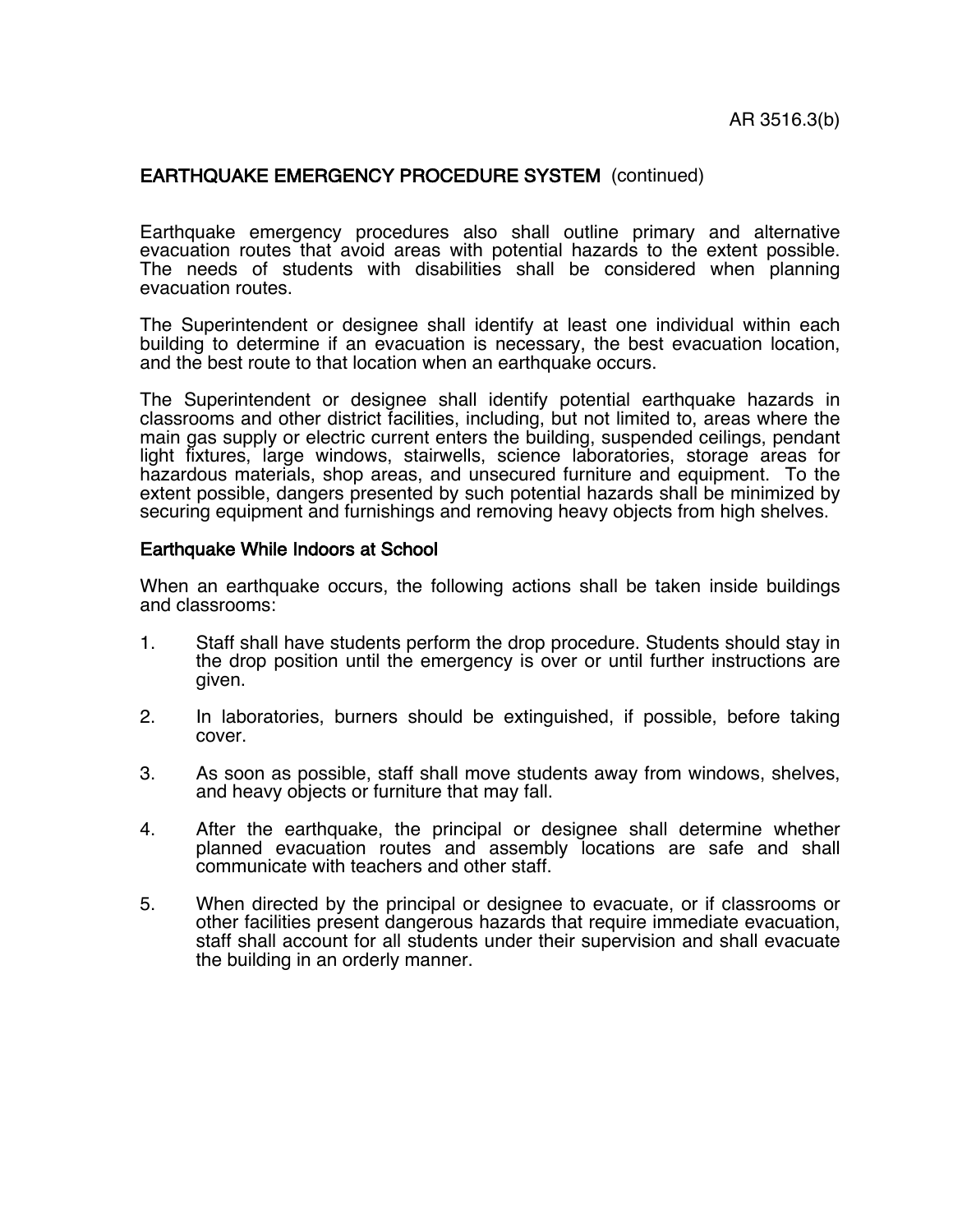# EARTHQUAKE EMERGENCY PROCEDURE SYSTEM (continued)

## Earthquake While Outdoors on School Grounds

When an earthquake occurs, the following actions shall be taken by staff or other persons in authority who are outdoors on school grounds:

- 1. Staff shall direct students to walk away from buildings, trees, overhead power lines, power poles, or exposed wires.
- 2. Staff shall have students perform the drop procedure.
- 3. Staff shall have students stay in the open until the earthquake is over or until further directions are given.

#### Earthquake While on the Bus

If students are on the school bus when an earthquake occurs, the bus driver shall take proper precautions to ensure student safety, which may include pulling over to the side of the road or driving to a location away from outside hazards, if possible. Following the earthquake, the driver shall contact the Superintendent or designee for instructions before proceeding on the route or, if such contact is not possible, drive to an evacuation or assembly location.

### Subsequent Emergency Procedures

After an earthquake episode has subsided, the following actions shall be taken:

- 1. Staff shall extinguish small fires if safe.
- 2. Staff shall provide first aid to any injured students, take roll, and report missing students to the principal or designee.
- 3. Staff and students shall refrain from lighting any stoves or burners or operating any electrical switches until the area is declared safe.
- 4. All buildings shall be inspected for water and gas leaks, electrical breakages, and large cracks or earth slippage affecting buildings.
- 5. The principal or designee shall post staff at safe distances from all building entrances and instruct staff and students to remain outside the buildings until they are declared safe.
- 6. The principal or designee shall request assistance as needed from the county or city civil defense office, fire and police departments, city and county building inspectors, and utility companies and shall confer with them regarding the advisability of closing the school.